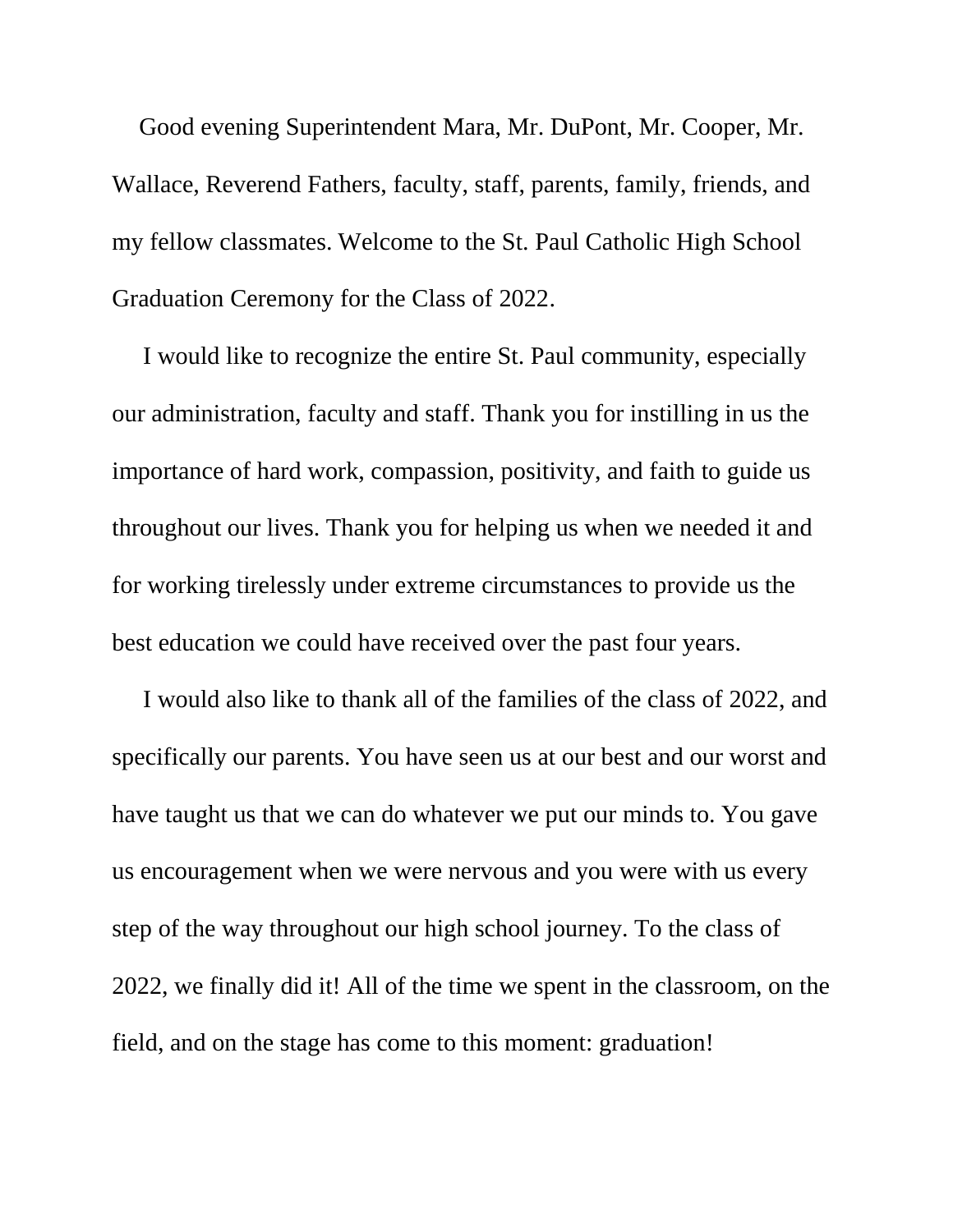Having this honor to speak to you this evening, I started looking for inspiration for this speech by talking to family members and friends and a phrase I often heard during this search was "this is the beginning of a new chapter." This phrase made me think what will after graduation look like? Undoubtedly, each of us will have new experiences and opportunities. The scary part is, none of us know exactly what is in store for this next great chapter of our lives.

 Luckily, we have the values and lessons we have learned throughout the past four years to guide us. While we might not need the Pythagorean theorem or an analysis of Aristotle's works on a day to day basis, we will always use the core values of faith, character, community, excellence and service to navigate our daily decisions.

 During our time at St. Paul, we have all grown so much. We can all remember when we entered the St Paul auditorium for our first assembly, with equal parts of nerves and excitement not knowing what to expect: and then Mr. Dupont said "Welcome home." This was the start of our new chapter in our lives here at St. Paul's. While we may have been skeptical on that day especially since we may not have known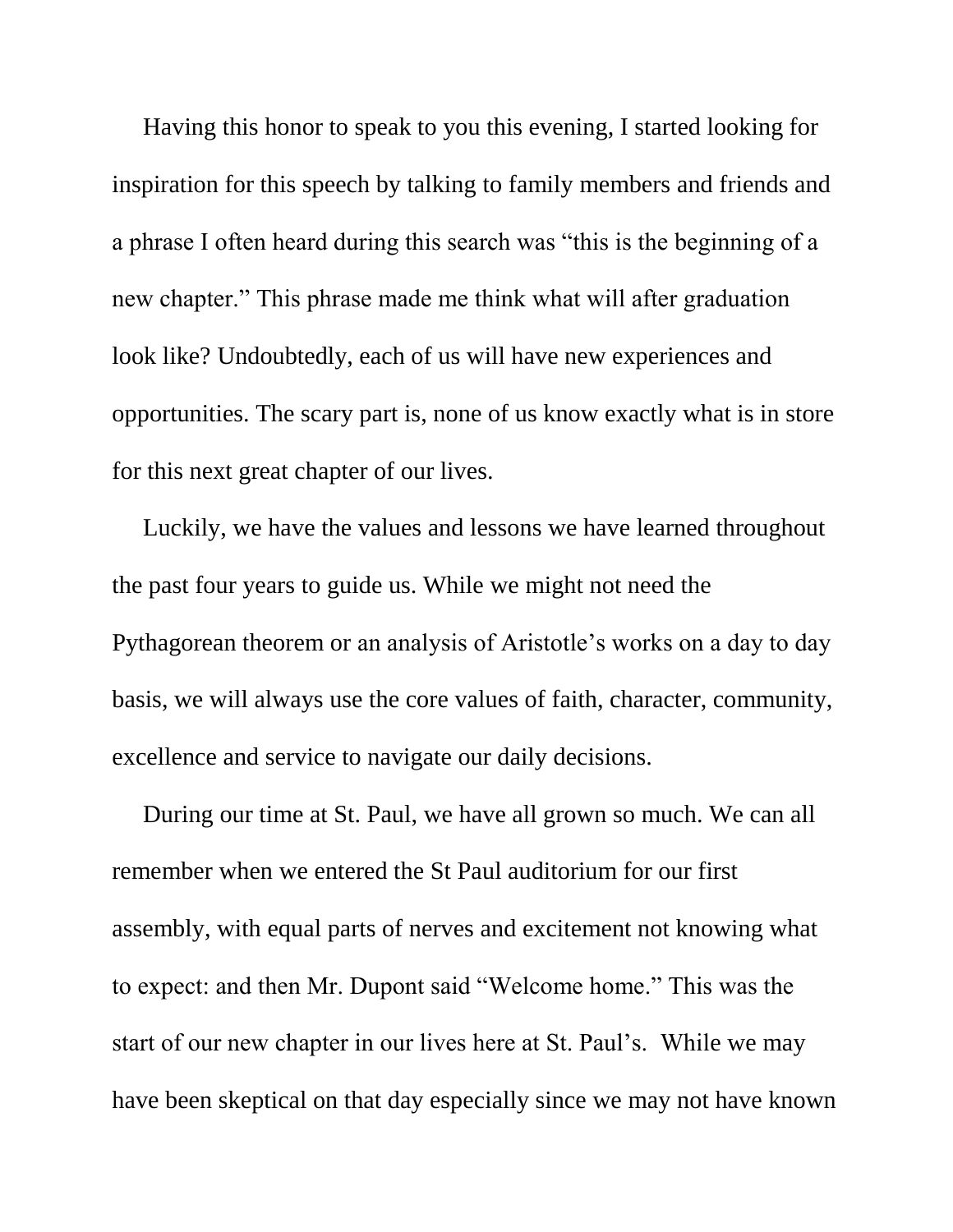many people, we definitely built a community, a family, and a home here at St. Paul. These relationships we have made will be ones we will carry with us throughout our lives. It is important to know that even as we meet new people during this next chapter, we can turn to our friends we have made here if we are ever in need, whether we are struggling or just need a friend who knows us best. We also cannot forget the memories we have made with our class: eating ice cream at the Walkathon, dancing at homecoming, and even completing assignments in the cafeteria after school before practice. **All of these memories and friendships have helped get us to where we are today and we will not forget them when we walk out of these doors**.

 Beyond this, as Catholics and as members of the St. Paul community we are called to do acts of service and help others. While it will no longer be a box to check on a list of requirements to graduate it is a great chapter to continue to be developed in each of our books. Service can help us learn empathy and respect for others rather than thinking only of ourselves. Michelle Obama once said, "Service is a limitless opportunity, it is the reason why we breathe." There are no bounds to the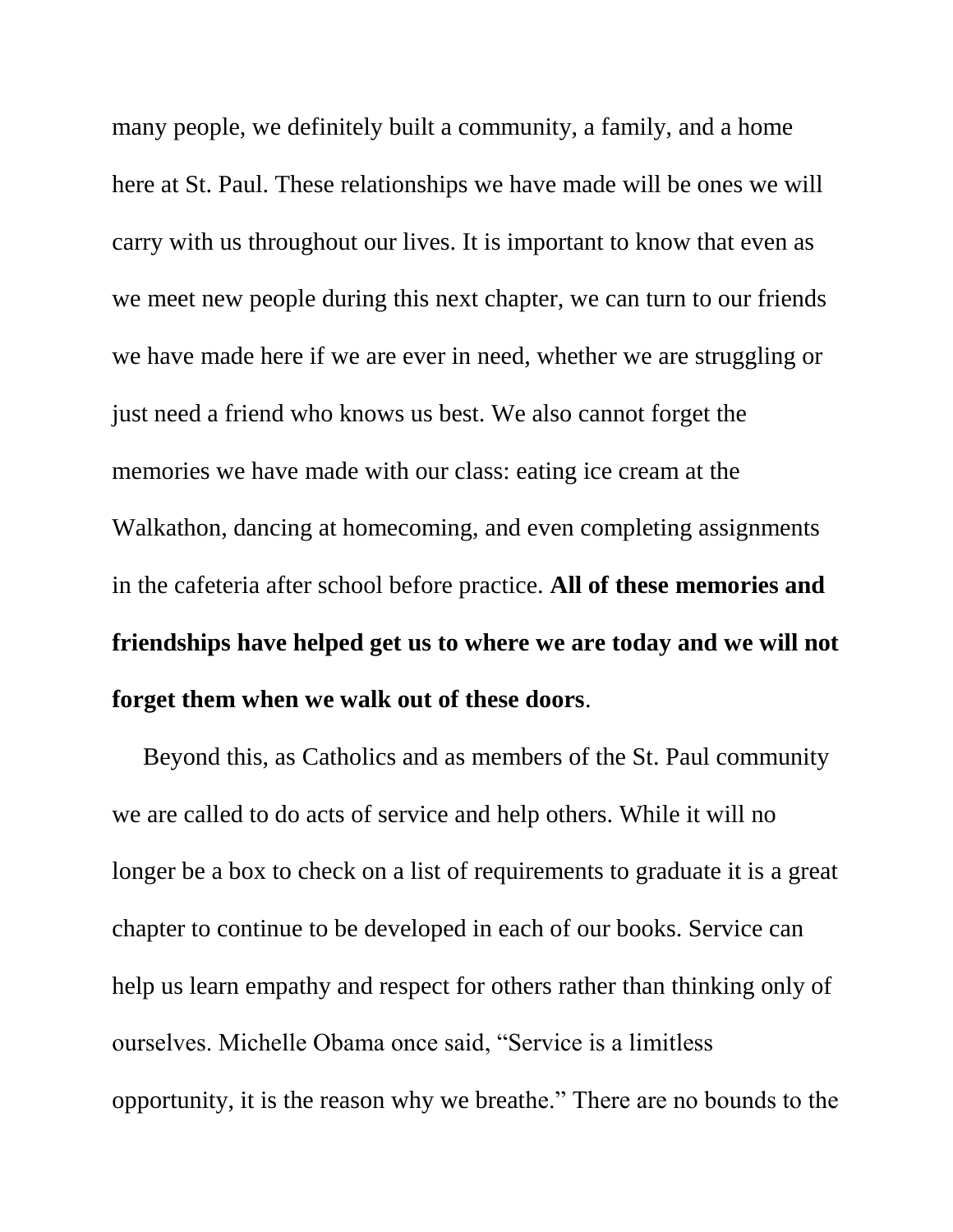work we can do and the impact we can make on the world when we serve others. It can be an act as small as holding a door open for someone, to going on a mission trip to help those in need across the globe. Any act you do can create positive change and can influence others. As you go forward, think "How can I help others, and how can I make a difference?" The answer to these questions will be all you need to guide you on the right path towards love and kindness in this upcoming chapter.

 However, right now as we graduate, it may feel as though this particular chapter is ending in a cliffhanger. We do not always know where the future will lead us, and that is okay. It is important that we know in these situations that we can turn to God for the guidance that we need. As in Jeremiah 29:11 "'For I know the plans I have for you,' declares the Lord. 'Plans to prosper you and not to harm you, plans to give you hope and a future.'" There will be moments in all of our lives when we feel lost or consumed by fear or worry, but through St. Paul, our faith has been strengthened and we know that we can give our hearts